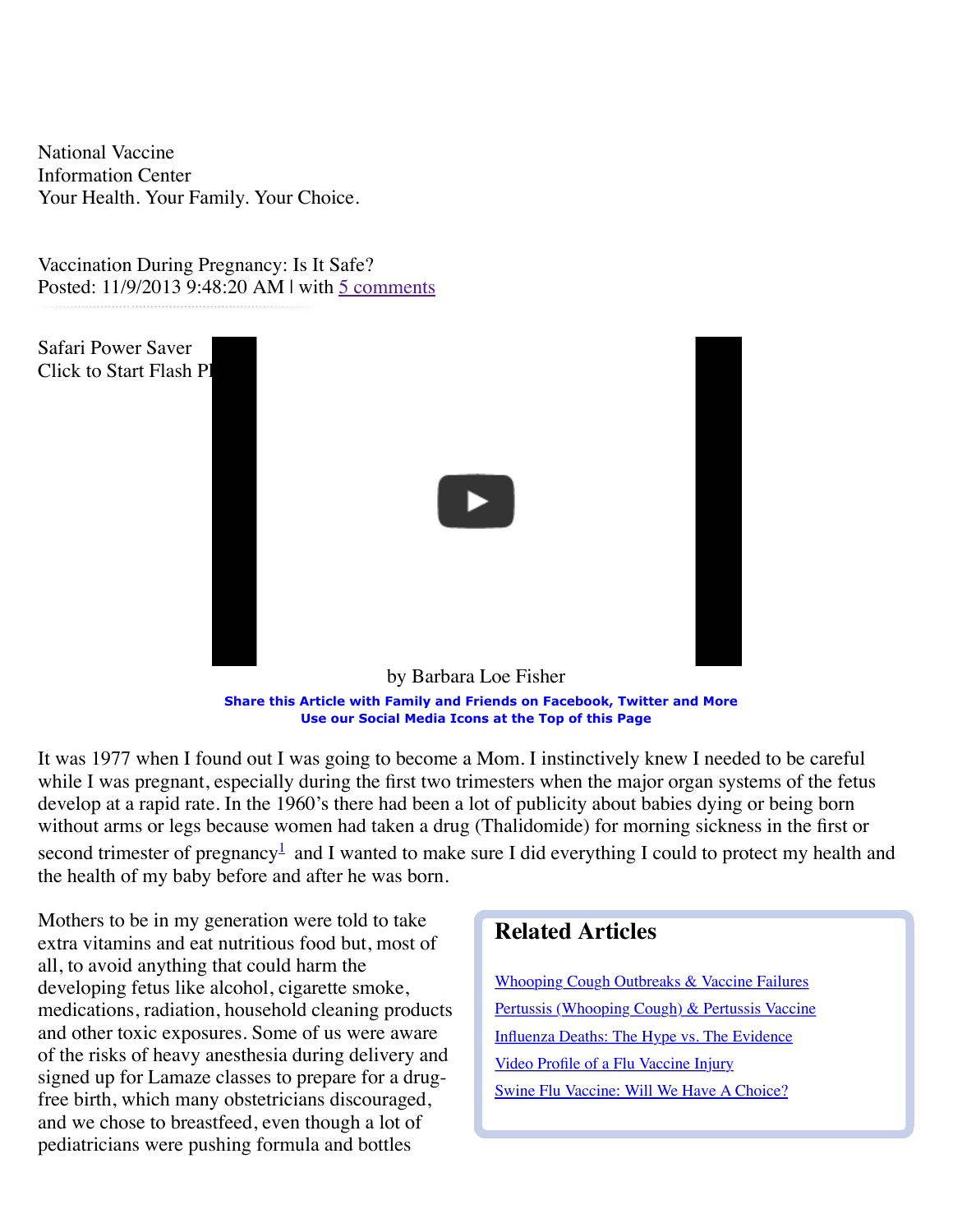back then.

Today, pregnant women face a different set of difficult questions and choices about keeping themselves and their babies healthy. Among them are whether or not to get vaccinations during pregnancy that public health officials, obstetricians and pediatricians say will protect pregnant women and their newborns from getting sick with influenza and B. pertussis whooping cough.

### **Toxic Exposures & Assumption of Safety - Is It A Good Idea?**

Although since the 1970's public health officials have recommended influenza vaccinations for pregnant women in the second or third trimester, $\frac{2}{3}$  $\frac{2}{3}$  $\frac{2}{3}$  relatively few obstetricians promoted the vaccine until the past decade when, in 2006, the Centers for Disease Control (CDC) strengthened recommendations that all pregnant women, healthy or not, should get a flu shot in any trimester.<sup>[3](http://www.nvic.org/NVIC-Vaccine-News/November-2013/Vaccination-During-Pregnancy--Is-It-Safe-.aspx#_edn3)</sup> Then, in 2011, a pertussis containing Tdap shot was recommended for all pregnant women, preferably after 20 weeks gestation. $\frac{4}{7}$  $\frac{4}{7}$  $\frac{4}{7}$  Both current vaccine recommendations<sup>[5](http://www.nvic.org/NVIC-Vaccine-News/November-2013/Vaccination-During-Pregnancy--Is-It-Safe-.aspx#_edn5) [6](http://www.nvic.org/NVIC-Vaccine-News/November-2013/Vaccination-During-Pregnancy--Is-It-Safe-.aspx#_edn6) [7](http://www.nvic.org/NVIC-Vaccine-News/November-2013/Vaccination-During-Pregnancy--Is-It-Safe-.aspx#_edn7)</sup> are endorsed by the American College of Obstetricians and Gynecologists  $(ACOG)^{89}$  $(ACOG)^{89}$  $(ACOG)^{89}$  the American Academy of Pediatrics (AAP) and other medical trade associations.<sup>[10](http://www.nvic.org/NVIC-Vaccine-News/November-2013/Vaccination-During-Pregnancy--Is-It-Safe-.aspx#_edn10)</sup> <sup>[11](http://www.nvic.org/NVIC-Vaccine-News/November-2013/Vaccination-During-Pregnancy--Is-It-Safe-.aspx#_edn11)</sup>

With these recommendations, the time-honored rule of avoiding any potential toxic exposure that might interfere with the normal development of the fetus has been suspended and replaced with an assumption that vaccination during pregnancy is safe. But what is the scientific evidence documenting that this assumption is a well-informed one?

#### **Glaring Lack of Safety Testing**

You have to look no further than information in the vaccine manufacturer product inserts and posted online by the U.S. Food and Drug Administration (FDA) and Centers for Disease Control (CDC) to quickly answer that question.

**FACT:** *Drug companies did not test the safety and effectiveness of giving influenza or Tdap vaccine to pregnant women before the vaccines were licensed in the U.S.[12](http://www.nvic.org/NVIC-Vaccine-News/November-2013/Vaccination-During-Pregnancy--Is-It-Safe-.aspx#_edn12) [13](http://www.nvic.org/NVIC-Vaccine-News/November-2013/Vaccination-During-Pregnancy--Is-It-Safe-.aspx#_edn13) and there is almost no data on inflammatory or other biological responses to these vaccines that could affect pregnancy and birth outcomes.[14](http://www.nvic.org/NVIC-Vaccine-News/November-2013/Vaccination-During-Pregnancy--Is-It-Safe-.aspx#_edn14)*

**FACT:** *The Food and Drug Administration (FDA) lists influenza and Tdap vaccines as either Pregnancy Category B or C biologicals[15](http://www.nvic.org/NVIC-Vaccine-News/November-2013/Vaccination-During-Pregnancy--Is-It-Safe-.aspx#_edn15) which means that adequate testing has not been done in humans to demonstrate safety for pregnant women and it is not known whether the vaccines can cause fetal harm or affect reproduction capacity. The manufacturers of influenza and Tdap vaccines state that human toxicity and fertility studies are inadequate and warn that the influenza and Tdap vaccines should "be given to a pregnant woman only if clearly needed."[16](http://www.nvic.org/NVIC-Vaccine-News/November-2013/Vaccination-During-Pregnancy--Is-It-Safe-.aspx#_edn16) [17](http://www.nvic.org/NVIC-Vaccine-News/November-2013/Vaccination-During-Pregnancy--Is-It-Safe-.aspx#_edn17) [18](http://www.nvic.org/NVIC-Vaccine-News/November-2013/Vaccination-During-Pregnancy--Is-It-Safe-.aspx#_edn18)*

**FACT:** *There are ingredients in influenza and pertussis containing Tdap vaccines that have not been fully evaluated for potential genotoxic[19](http://www.nvic.org/NVIC-Vaccine-News/November-2013/Vaccination-During-Pregnancy--Is-It-Safe-.aspx#_edn19) or other adverse effects on the human fetus developing in the womb that may negatively affect health after birth, including aluminum adjuvants, mercury containing (Thimerosal) preservatives and many more bioactive and potentially toxic ingredients.[20](http://www.nvic.org/NVIC-Vaccine-News/November-2013/Vaccination-During-Pregnancy--Is-It-Safe-.aspx#_edn20) [21](http://www.nvic.org/NVIC-Vaccine-News/November-2013/Vaccination-During-Pregnancy--Is-It-Safe-.aspx#_edn21) [22](http://www.nvic.org/NVIC-Vaccine-News/November-2013/Vaccination-During-Pregnancy--Is-It-Safe-.aspx#_edn22) [23](http://www.nvic.org/NVIC-Vaccine-News/November-2013/Vaccination-During-Pregnancy--Is-It-Safe-.aspx#_edn23) [24](http://www.nvic.org/NVIC-Vaccine-News/November-2013/Vaccination-During-Pregnancy--Is-It-Safe-.aspx#_edn24) [25](http://www.nvic.org/NVIC-Vaccine-News/November-2013/Vaccination-During-Pregnancy--Is-It-Safe-.aspx#_edn25) [26](http://www.nvic.org/NVIC-Vaccine-News/November-2013/Vaccination-During-Pregnancy--Is-It-Safe-.aspx#_edn26) [27](http://www.nvic.org/NVIC-Vaccine-News/November-2013/Vaccination-During-Pregnancy--Is-It-Safe-.aspx#_edn27) [28](http://www.nvic.org/NVIC-Vaccine-News/November-2013/Vaccination-During-Pregnancy--Is-It-Safe-.aspx#_edn28) [29](http://www.nvic.org/NVIC-Vaccine-News/November-2013/Vaccination-During-Pregnancy--Is-It-Safe-.aspx#_edn29)*

**FACT:** *There are serious problems with outdated testing procedures for determining the potency and toxicity of pertussis vaccines and some scientists are calling for limits to be established for specific toxin content of pertussis-containing vaccines*. *[30](http://www.nvic.org/NVIC-Vaccine-News/November-2013/Vaccination-During-Pregnancy--Is-It-Safe-.aspx#_edn30)*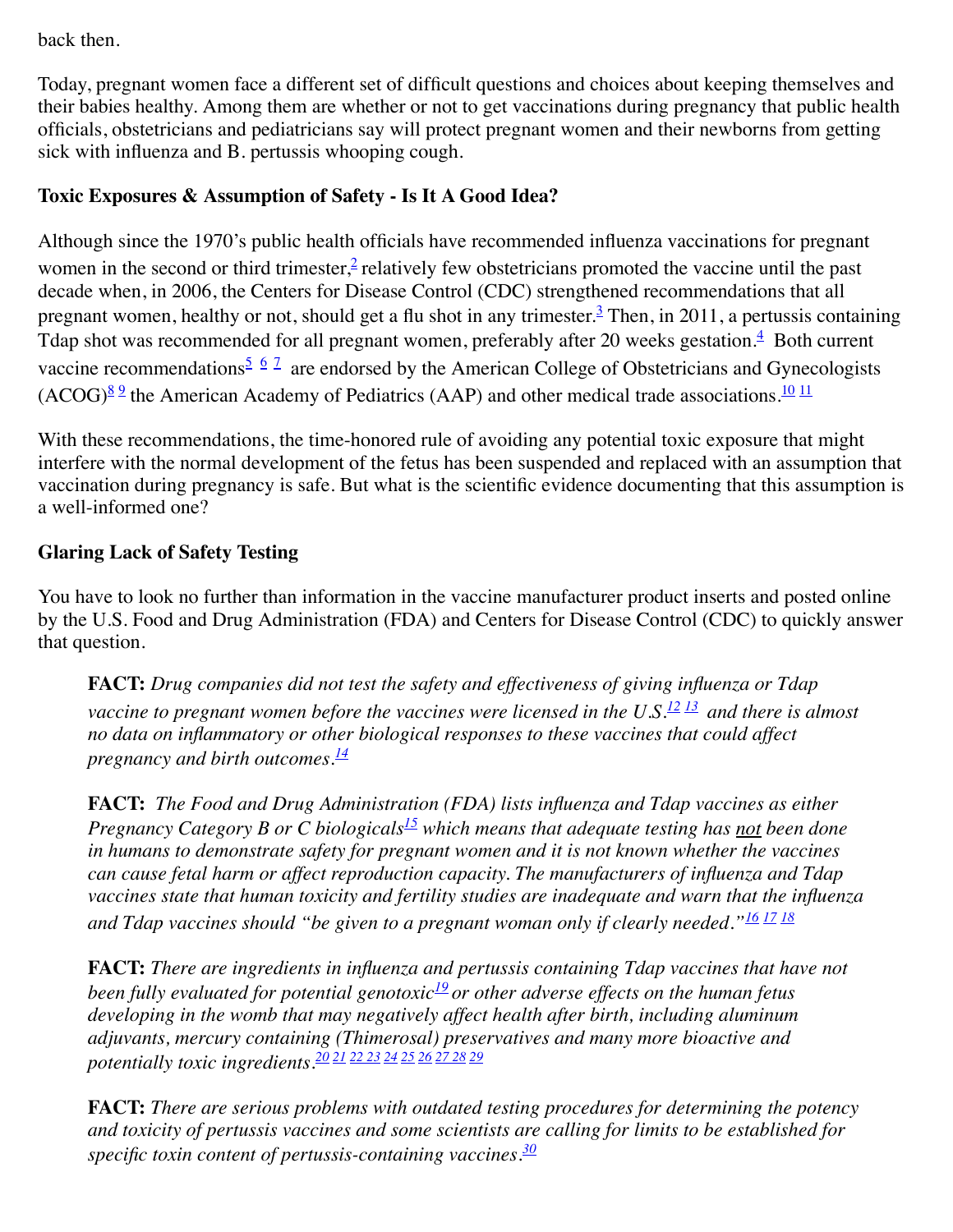**FACT:** *There are no published biological mechanism studies that assess pre-vaccination health status and measure changes in brain and immune function and chromosomal integrity after vaccination of pregnant women or their babies developing in the womb.[31](http://www.nvic.org/NVIC-Vaccine-News/November-2013/Vaccination-During-Pregnancy--Is-It-Safe-.aspx#_edn31)*

**FACT:** *Since licensure of influenza and Tdap vaccines in the U.S., there have been no well designed prospective case controlled studies comparing the health outcomes of large groups of women who get influenza and pertussis containing Tdap vaccines during pregnancy either separately or simultaneously compared to those who do not get the vaccines, and no similar health outcome comparisons of their newborns at birth or in the first year of life have been conducted. Safety and effectiveness evaluations that have been conducted are either small[,32](http://www.nvic.org/NVIC-Vaccine-News/November-2013/Vaccination-During-Pregnancy--Is-It-Safe-.aspx#_edn32) retrospective[,33](http://www.nvic.org/NVIC-Vaccine-News/November-2013/Vaccination-During-Pregnancy--Is-It-Safe-.aspx#_edn33) [34](http://www.nvic.org/NVIC-Vaccine-News/November-2013/Vaccination-During-Pregnancy--Is-It-Safe-.aspx#_edn34) compare vaccinated women to vaccinated women[35](http://www.nvic.org/NVIC-Vaccine-News/November-2013/Vaccination-During-Pregnancy--Is-It-Safe-.aspx#_edn35) or have been performed by drug company or government health officials using unpublished data.[36](http://www.nvic.org/NVIC-Vaccine-News/November-2013/Vaccination-During-Pregnancy--Is-It-Safe-.aspx#_edn36)*

**FACT:** *The FDA has licensed Tdap vaccines to be given once as a single dose pertussis booster shot to individuals over 10 or 11 years old. The CDC's recommendation that doctors give every pregnant woman a Tdap vaccination during every pregnancy - regardless of whether a woman has already received one dose of Tdap - is an off-label use of the vaccine.[37](http://www.nvic.org/NVIC-Vaccine-News/November-2013/Vaccination-During-Pregnancy--Is-It-Safe-.aspx#_edn37)*

**FACT:** *Injuries and deaths from pertussis-containing vaccines are the most compensated claims in the federal Vaccine Injury Compensation Program (VICP) and influenza vaccine injuries and deaths are the second most compensated claim.[38](http://www.nvic.org/NVIC-Vaccine-News/November-2013/Vaccination-During-Pregnancy--Is-It-Safe-.aspx#_edn38)*

**FACT:** *A 2013 published study evaluating reports of acute disseminated encephalomyelitis (ADEM) following vaccination in the U. S. Vaccine Adverse Events Reporting System (VAERS) and in a European vaccine reaction reporting system found that seasonal influenza vaccine was the most frequently suspected cause of brain inflammation after 18 years old, representing 32 percent of the total cases reported, and pertussis containing DTaP was among the vaccines most frequently associated with brain inflammation in children between birth and age five.[39](http://www.nvic.org/NVIC-Vaccine-News/November-2013/Vaccination-During-Pregnancy--Is-It-Safe-.aspx#_edn39)*

**FACT:** *When a pregnant woman is harmed by an influenza or Tdap vaccine, drug companies selling the vaccines in the U.S., doctors and other vaccine providers are shielded from vaccine injury lawsuits[40](http://www.nvic.org/NVIC-Vaccine-News/November-2013/Vaccination-During-Pregnancy--Is-It-Safe-.aspx#_edn40) but it is unclear whether vaccine injuries sustained by an unborn child in the womb will qualify for federal vaccine injury compensation.[41](http://www.nvic.org/NVIC-Vaccine-News/November-2013/Vaccination-During-Pregnancy--Is-It-Safe-.aspx#_edn41)*

#### **Rush to Vaccinate: Policy Preceding Science**

In addition to lack of credible scientific evidence to demonstrate safety,  $\frac{4243}{3}$  $\frac{4243}{3}$  $\frac{4243}{3}$  $\frac{4243}{3}$  there is not enough credible epidemiological and biological mechanism evidence to demonstrate it is *effective* or *necessary* [44](http://www.nvic.org/NVIC-Vaccine-News/November-2013/Vaccination-During-Pregnancy--Is-It-Safe-.aspx#_edn44) [45](http://www.nvic.org/NVIC-Vaccine-News/November-2013/Vaccination-During-Pregnancy--Is-It-Safe-.aspx#_edn45) [46](http://www.nvic.org/NVIC-Vaccine-News/November-2013/Vaccination-During-Pregnancy--Is-It-Safe-.aspx#_edn46) [47](http://www.nvic.org/NVIC-Vaccine-News/November-2013/Vaccination-During-Pregnancy--Is-It-Safe-.aspx#_edn47) for *every* pregnant woman to get an influenza and Tdap shot during *every* pregnancy. The rush to vaccinate pregnant women and reach into the womb to try to passively vaccinate the developing fetus $\frac{4849}{9}$  $\frac{4849}{9}$  $\frac{4849}{9}$  is a clear case of policy preceding science.

An experimental genetically engineered nanoparticle vaccine for respiratory syncytial virus (RSV) and another one for Group B Streptococcus are in advanced clinical trials and reportedly likely will be exclusively recommended for pregnant women after they are licensed.<sup>50</sup> With new vaccines on the horizon that will target pregnant women, it is critically important that more bad vaccine policy does not precede good vaccine science.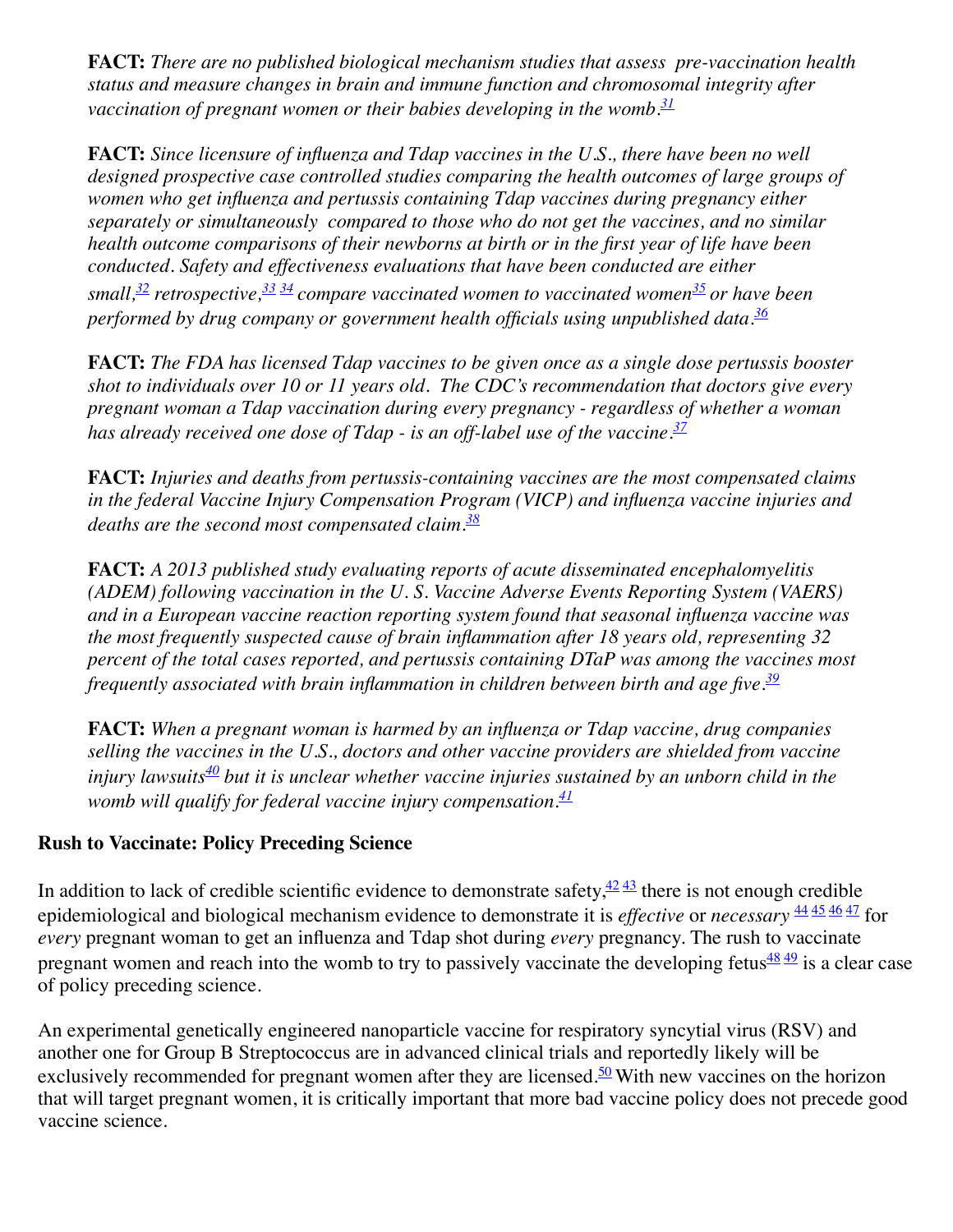Pregnant women today need to take a long, hard look at the well advertised but theoretical benefits and unknown risks of getting vaccinated during pregnancy before making a vaccine decision. It is especially important when there are so many warning signs that America's highly vaccinated child and adult population in the  $21<sup>st</sup>$  century is not very healthy.

Maternal and infant mortality statistics are a classic measure of a nation's public health status and, in this country, here are red flags that cannot be ignored any longer.

## **Maternal and Infant Mortality Rates High in America**

How many young couples of child bearing age know that women getting pregnant and delivering babies in America today have more than *twice* the risk of dying during pregnancy, childbirth or after giving birth than they did three decades ago? $51\overline{52}$  $51\overline{52}$  $51\overline{52}$  Women having babies are dying of heart failure, high blood pressure and stroke, infection of the blood, diabetes and blood clots in greater numbers because the maternal death rate in America has been climbing since  $1987 \cdot \frac{53}{52}$  We now rank a dismal number 50 in maternal mortality in the world, which is worse than that of most European countries and some countries in Asia and the Middle East. $\frac{54}{5}$  $\frac{54}{5}$  $\frac{54}{5}$ 

Equally shocking is the fact that the U.S. now has the *highest first day infant death rate* of all industrialized countries<sup>55</sup> and ranks number 31 among nations in infant mortality.<sup>56</sup> Preterm birth rates have increased 36% since the early 1980's<sup>[57](http://www.nvic.org/NVIC-Vaccine-News/November-2013/Vaccination-During-Pregnancy--Is-It-Safe-.aspx#_edn57)</sup> and 6 out of every 1,000 babies born alive in America die before their first birthday.<sup>[58](http://www.nvic.org/NVIC-Vaccine-News/November-2013/Vaccination-During-Pregnancy--Is-It-Safe-.aspx#_edn58)</sup>

Birth defects, chromosomal damage, premature birth, low birth weight and sudden infant death syndrome are the leading causes of death for about 23,000 newborn infants every year,  $\frac{59}{2}$  with half of those deaths occurring on the first day of life. A baby born in America is twice as likely to die within the first 24 hours as babies born in the European Union. $\frac{60}{60}$  $\frac{60}{60}$  $\frac{60}{60}$ 

## **Why Is Health in the U.S. on Such A Steep Decline?**

U.S. public health officials say there are "no clear" answers for why our maternal mortality rate is skyrocketing.<sup>61</sup> They don't know why so many of our babies are dying on the first day and within the first year of life, in stark contrast to many other nations where maternal and infant mortality rates are declining.

Public health officials also can't figure out why so many infants and children in America are plagued with brain and immune system problems. The unprecedented, unexplained chronic disease and disability epidemic  $\frac{62}{ }$  $\frac{62}{ }$  $\frac{62}{ }$  has gotten worse in the past three decades – with 1 child in 6 now learning disabled;  $\frac{63}{ }$  $\frac{63}{ }$  $\frac{63}{ }$  1 in 9 suffering with asthma;  $\frac{64}{1}$  in 50 developing autism;  $\frac{65}{1}$  $\frac{65}{1}$  $\frac{65}{1}$  in 400 becoming diabetic  $\frac{66}{1}$  and millions more suffering with severe food allergies,  $\frac{67}{2}$  inflammatory bowel disease  $\frac{68}{2}$  and other chronic illness.  $\frac{69}{20}$  $\frac{69}{20}$  $\frac{69}{20}$ 

The health of American adults has also deteriorated during the past three decades compared to other wealthy nations where health is improving<sup> $71$ </sup> and our life expectancy is worse than many other countries as well.<sup>72</sup> The CDC says that today chronic diseases are the most common and costly causes of death and disability with about half of all adults living with at least one chronic illness.<sup> $73$ </sup>

## **U.S. Number One Market for Drugs & Vaccines**

What is *not* on the list of potential causes for this failing public health report card is lack of access to drugs and vaccines. With a population of 316 million people out of 7 billion people on the earth, the U.S. spends nearly \$3 trillion dollars per year on health care<sup> $74$ </sup> - more than any other nation in the world<sup>75 [76](http://www.nvic.org/NVIC-Vaccine-News/November-2013/Vaccination-During-Pregnancy--Is-It-Safe-.aspx#_edn76)</sup> - and we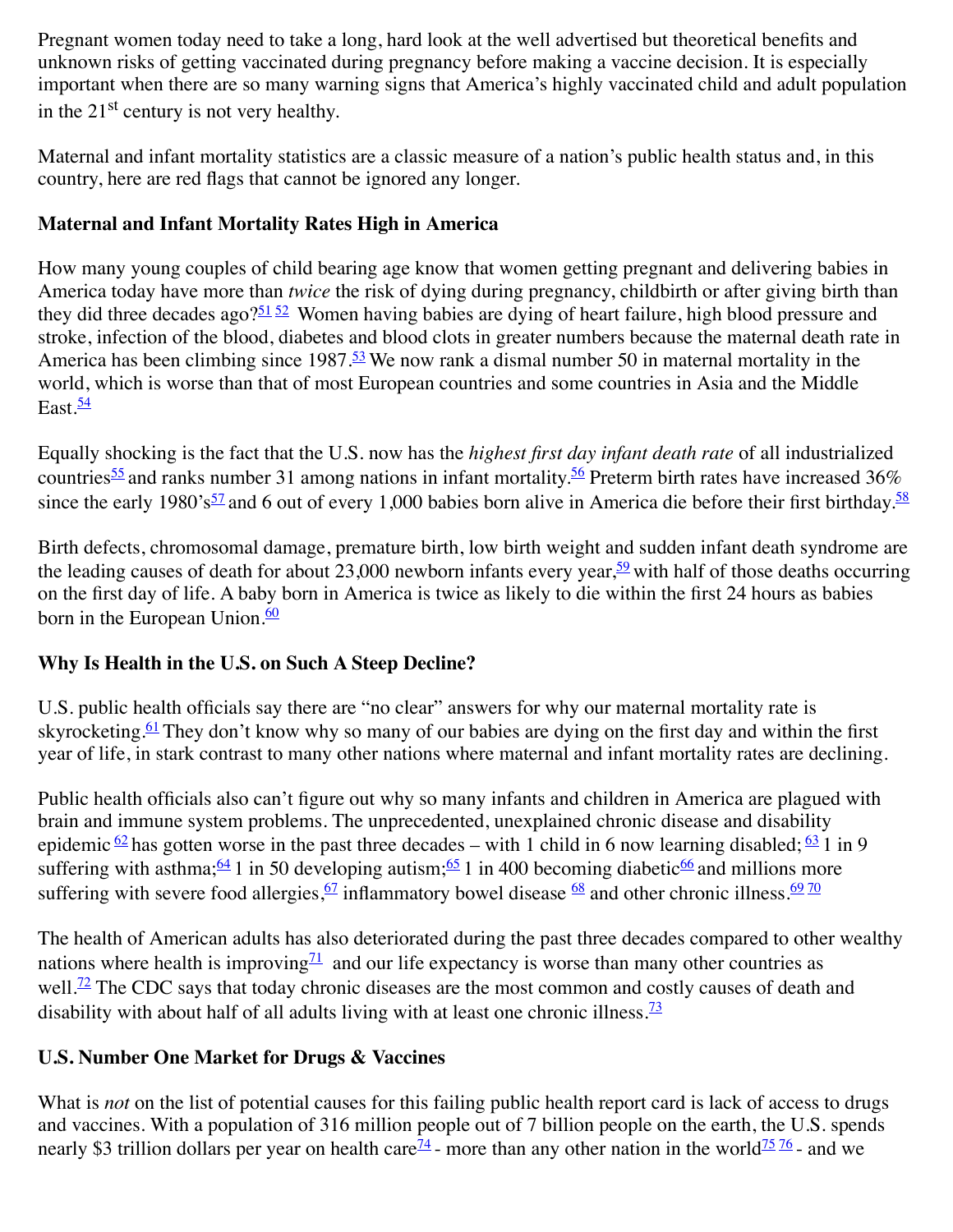consume 40 percent of all drugs sold globally.<sup>77 [78](http://www.nvic.org/NVIC-Vaccine-News/November-2013/Vaccination-During-Pregnancy--Is-It-Safe-.aspx#_edn78)</sup> [79](http://www.nvic.org/NVIC-Vaccine-News/November-2013/Vaccination-During-Pregnancy--Is-It-Safe-.aspx#_edn79) In addition, America is the leading purchaser of vaccines in the world's \$32 billion dollar vaccine market.  $\frac{808182}{ }$  $\frac{808182}{ }$  $\frac{808182}{ }$  $\frac{808182}{ }$  $\frac{808182}{ }$ 

Since 1981, 95 percent of all children entering kindergarten have received multiple doses of seven vaccines including pertussis and measles vaccines.<sup>83</sup> In 1991, the CDC recommended all infants get a hepatitis B shot at 12 hours old<sup>84</sup> and, by 2012, more than 70 percent of all newborns had received a hepatitis B shot at birth while between 80 and 90 percent of three year olds had gotten multiple doses of eleven vaccines. $\frac{85}{5}$  $\frac{85}{5}$  $\frac{85}{5}$ 

In a crusade to eliminate an expanding list of microbes, U.S. health officials currently direct pediatricians to give children 49 doses of 14 vaccines by age six starting on the day of birth with more than two dozen doses administered by an infant's first birthday.<sup>86</sup> More than two dozen additional vaccinations are recommended or mandated for teenagers and adults, including annual flu shots throughout life. $\frac{87}{2}$  $\frac{87}{2}$  $\frac{87}{2}$ 

## **Has Mandated Use of More Vaccines Compromised America's Health?**

Every state in the U.S. has laws requiring dozens of vaccinations for daycare and school attendance  $88 \text{ in}$ contrast to neighboring Mexico and Canada, which recommend but do not mandate vaccines (a provision in Canada's Constitution prohibits compulsory vaccination). $\frac{89}{ }$ 

Japan, New Zealand, Australia, Iceland and Norway recommend but do not legally require vaccines and 15 countries in the European Union, including United Kingdom, Germany, Spain, Greece, Denmark, Netherlands, Finland and Austria similarly recommend but do not mandate vaccines.<sup>90</sup> All of these countries have lower infant mortality rates than the U.S. and do not recommend that infants under one year old get as many vaccines as American infants do.<sup>91</sup> In fact, no other country legally requires  $\frac{92}{2}$  the numbers of vaccinations that the U.S. does for children to attend daycare and school or for adults to keep their jobs. $\frac{93}{2}$  $\frac{93}{2}$  $\frac{93}{2}$ 

It is no wonder that more Americans are asking questions about why our children need so many vaccines and why adults need to get a flu shot every year – even during pregnancy – when our population is already the most vaccinated in the world but far less healthy than other countries that do not mandate or recommend so many vaccines.

# **Ask for the Science**

If you are pregnant and have other children, be aware that the American Academy of Pediatrics is urging pediatricians to vaccinate parents bringing their children in for sick or well baby visits, especially pregnant women. $\frac{94}{9}$  If an obstetrician or pediatrician pressures you to get vaccinated while you are pregnant, ask the doctor to show you the science. If you conclude the vaccine's benefits do not outweigh the risks for you and your baby but are threatened or sanctioned in any way for making an informed choice, you should find another doctor who will treat you with respect and honor your health care choices.

Go to NVIC.org to learn more and sign up for NVIC's free online Advocacy Portal so you can work to protect the freedom to make voluntary vaccine decisions in your state.

It's your health, your family, your choice.

# **[Click to View and Access References](javascript:;)**

Posted: 11/9/2013 9:48:20 AM | with [5 comments](http://www.nvic.org/NVIC-Vaccine-News/November-2013/Vaccination-During-Pregnancy--Is-It-Safe-.aspx)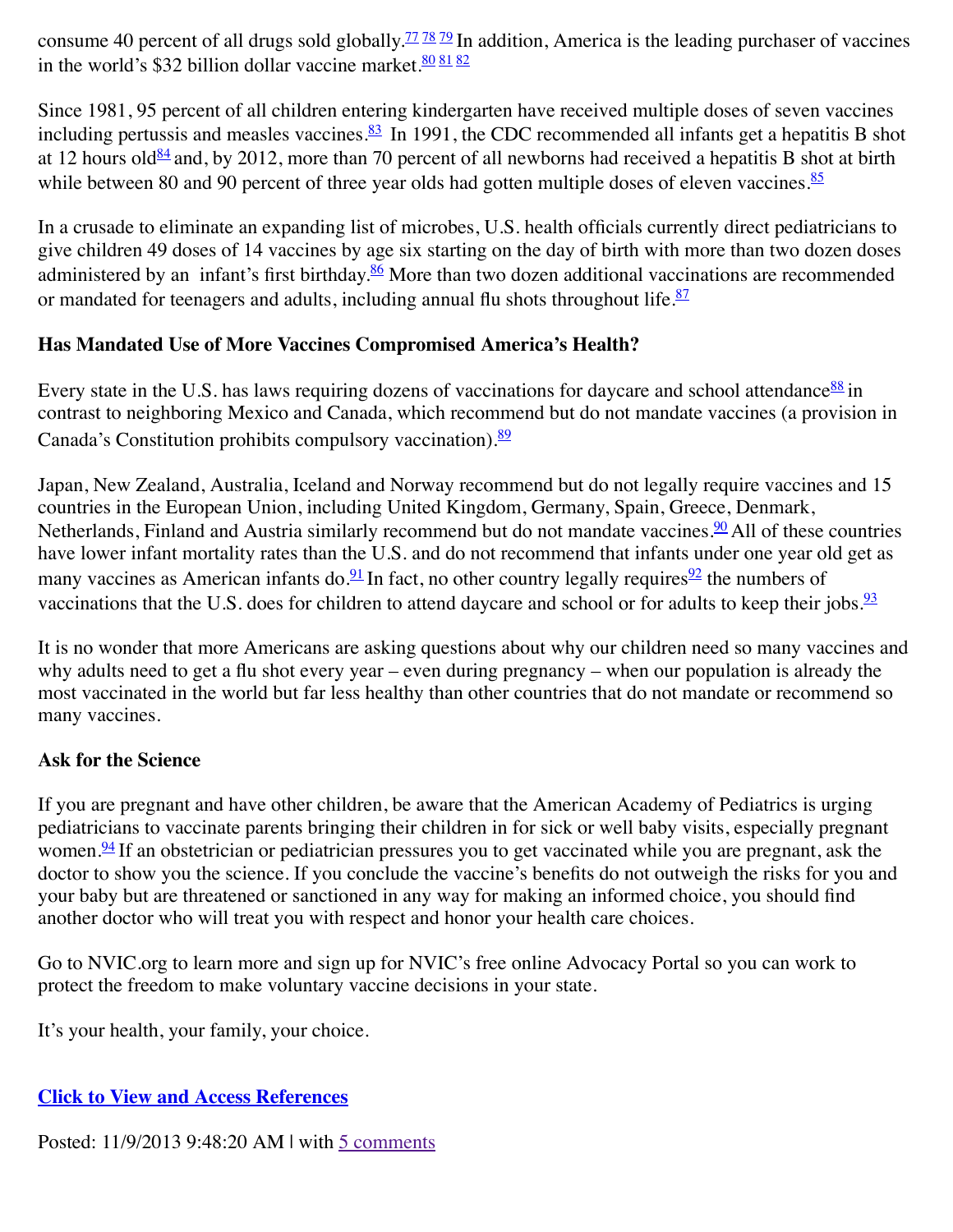#### **Comments**

Donna Marquart

Thank you for sharing some of the facts. Vaccinating has become such a big business and it galls me to see all the signage outside the Walgreens store and the local drug store to vaccinate for so many things. I think vaccinating pregnant women is nothing more than following along blindly to what the medical establishment and pharmaceutical companies need to make a bigger profit. Doctors have a license to practice. Does that mean they practice until they get it right? btw we had 2 of our 3 children at home after a horrendous experience in a hospital with our first child. Hospitals are for the sick and dying. NOT having babies!!!

11/12/2013 11:56:00 AM

[Report abuse](javascript:__doPostBack()

#### JMH

A good friend of mine (now in her late 40s/early 50s) has brain-damage that was inflicted upon her when she was a fetus when her mother was advised to take a yellow fever vaccine when she was pregnant with her. The disease was going around where they were in South America in the 1960s. She has the mental capacity of a 10 year old and will not be able to survive on her own after her parents can no longer watch out for her. We women must trust our gut and review the scientific evidence to make informed decisions for ourselves and our families as we are the only ones we can be sure of that have OUR best interests and health in mind. Parental rights must be secured by law in the U.S. Fight for your rights as a parent! 11/12/2013 1:06:09 PM

[Report abuse](javascript:__doPostBack()

#### Marianne Jaedick

In my eyes vaccinating pregnant women is nothing else but a crime. I listened to a presentation of a general practitioner in Germany who has studied the immune system in general and what happens to pregnant women in particular. Up to this point he was a proponent of vaccinations. Afterwards his world changed alltogether. Now he will not be persuaded to give vaccinations to anybody including his own children and is very outspoken about it. He has some very good articles on his website but unfortunately in German. So if anybody is interested what he has to say, I can try and and make a short translation for you. Just send me an e-mail because I really believe that nobody with a fairly common sense will even dream about given vaccinations to pregant women especially and for this matter of fact to anybody.

11/13/2013 3:56:42 AM

[Report abuse](javascript:__doPostBack()

Laurie Dimler

I am trying to follow the links on the FACTS for your studies you cited. Do you have a separate place for the links that you use in your facts section? For example, when I click on 12 and 13 after the first fact, it leads me back to this page without references. How do I find the sources? Thanks,

Text size:  $\Box$